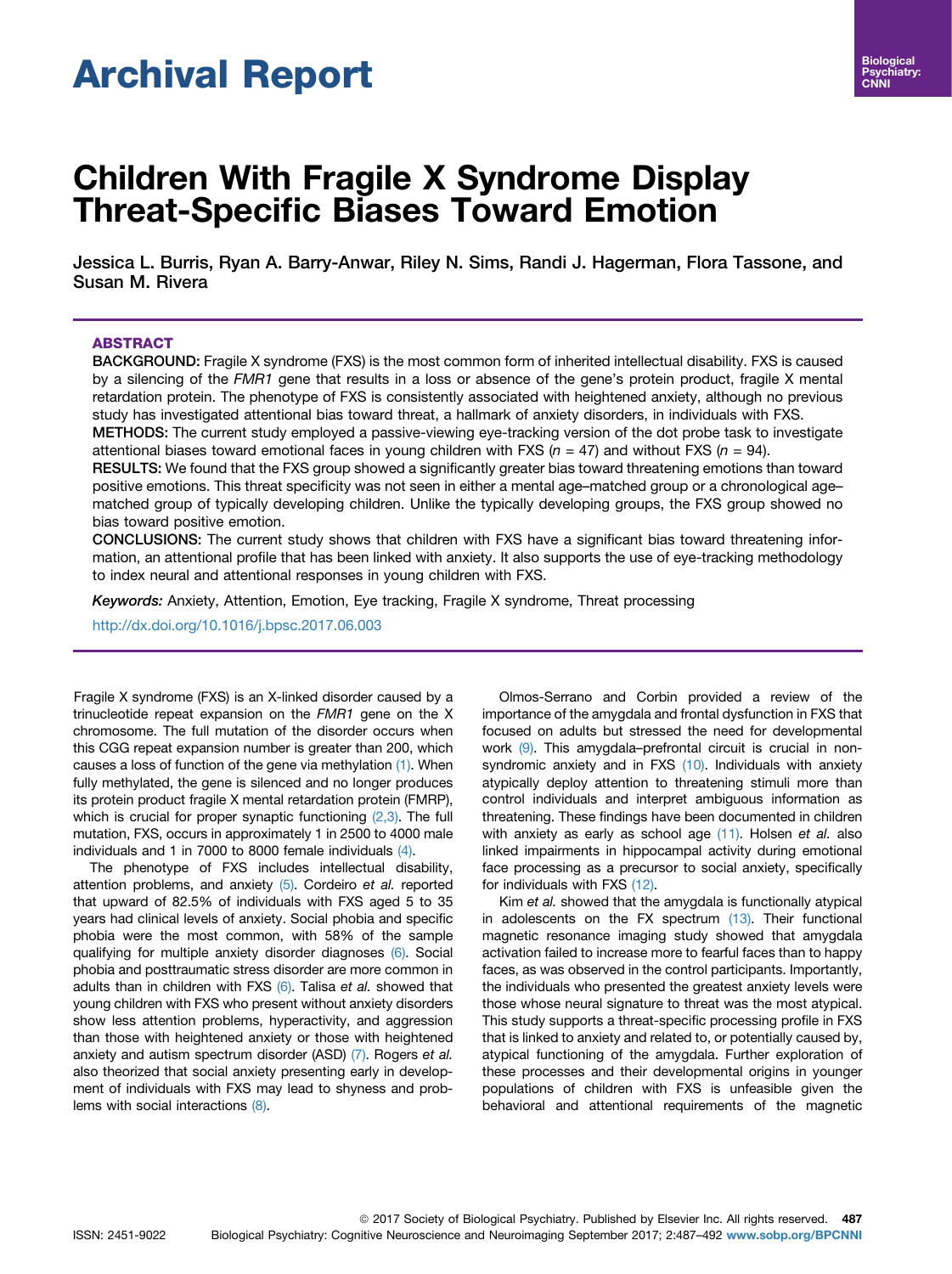resonance imaging environment. The current study presents an alternative methodology that is appropriate for use in young and intellectually disabled populations that can describe the cognitive phenotype of affective processing in young children with FXS.

One promising avenue of exploration is attentional bias patterns to affect in young children with FXS. Owing to methodological and measurement limitations, we cannot directly measure anxiety in infants with FXS, but we can use attentional patterns toward affect, specifically threat, to investigate the phenotype of FXS, which can help to elucidate the underlying cognitive mechanisms related to heightened anxiety in FXS.

Bar-Haim et al. reported that nonanxious, typically developing adults did not show attentional biases toward threat and that a significant threat bias exists in individuals with nonsyndromic clinical and subclinical anxiety [\(14\)](#page-5-0). Anxious children and adults showed similar patterns, although effect sizes are often smaller and variability is often greater in younger populations. Mogg et al. showed that bias patterns may differ based on the age of the individuals and on the timing parameters being used  $(15)$ . It has also been reported that adolescents with anxiety show attentional biases specifically to threat regardless of the specific diagnosis [\(16\).](#page-5-0) These findings provide support for the theory that there may be a basic error in information processing in anxiety, and they provide a framework for understanding anxiety and its mechanisms in young children with FXS by implicating attentional behavior toward threatening information in the environment as an important marker of this information processing error.

Attentional bias toward threat has typically been measured using the dot probe task (DPT). The classic version of the DPT consists of a brief presentation of two faces, usually paired by emotion: neutral–neutral, happy–neutral, and angry–neutral [\(17\)](#page-5-0). These faces are followed by a probe that appears on the same side of one of the faces before it. On trials that are congruent, the probe appears on the same side of the screen as the emotional face. On incongruent trials the probe follows on the same side as the presentation of the neutral face. Individuals are tasked to indicate (usually with a button press) the side of the screen on which the probe appears. The theory behind the task is that people will be able to respond faster to a stimulus that appears in an attended region of their visual field than to a stimulus that appears in an unattended region [\(18\)](#page-5-0). Attentional biases are calculated using the reaction time to the probe on incongruent versus congruent trials. If individuals are faster at detecting probes that appear in the same spatial location as the emotional faces, it indicates that their attentional system was biased toward that stimulus.

Children as young as 5 years have been administered the classic DPT [\(19\),](#page-5-0) but the cognitive impairments that are present during early childhood in FXS make it challenging to administer the task. Likewise, infants lack the motor control and cognitive abilities to follow instructions and provide a motor response on the traditional DPT. Thus, the modification of the DPT to a completely passive-viewing eye-tracking paradigm, as we have done in the current study, allows for reliable measurement of attention to affect, a variable highly related to anxiety, in infants and in all individuals with FXS regardless of age. This use of eye tracking to index attentional biases toward threat is a prime example of how eye tracking

can be used to understand early cognitive and underlying neural processes in this atypically developing population.

FXS is an excellent candidate disorder for investigating the underlying cognitive mechanisms behind anxiety, and these cognitive mechanisms are an ideal target for investigation early in development. We currently do not have reliable and empirically validated measures of anxiety for very young individuals, and attentional biases toward threat in FXS, as measured by the DPT, have never been investigated. Given the correlation between anxiety and attentional biases toward threat, and the high percentage of anxiety symptoms in FXS, these biases may constitute a biomarker for anxiety in FXS and can aid in exploring the clinical phenotype of FXS.

We aimed to explore attentional bias patterns toward affect in young children with FXS. This could be the first step in developing an effective, sensitive, and empirically objective metric of anxiety risk in young individuals with FXS. We investigated attentional biases to emotion in young children with FXS using a modified, passive-viewing eye-tracking version of the DPT using angry and happy faces. To control for cognitive level and overall development, we collected data on a mental age–matched sample (MA group) and a chronological age–matched sample (CA group) of typically developing (TD) children. The current study initially investigated any preliminary relations between attentional bias patterns and sex given the large phenotypic differences seen between male and female individuals with FXS. It then explored any relation with ASD symptomology, given the high comorbidity of ASD in FXS. Then we aimed to validate use of this modified version of the DPT in FXS. Given previous research on atypical neural processing (specifically of negative affect) in FXS, we predicted that the FXS group would show a significant attentional bias on trials that included threatening faces and not on trials that included happy faces.

#### METHODS AND MATERIALS

#### **Participants**

A total of 47 children with FXS (8 girls) were evaluated at the Medical Investigation of Neurodevelopmental Disorders Institute at the University of California, Davis. The children's chronological ages ranged from 7 months 29 days to 68 months 2 days (mean  $=$  39 months 28 days, SD  $=$  17 months 23 days). Cognitive level was assessed in the FXS group using the Mullen Scales of Early Learning [\(20\)](#page-5-0), a standardized developmental assessment used for children aged 3 to 60 months. It consists of five subscales: gross motor, fine motor, receptive language, expressive language, and visual reception. The mental age of each participant in the FXS group was calculated by averaging the age equivalencies across four domains (excluding gross motor) and converting that to months and days. We excluded gross motor from this calculation because the scores are less valid in children over the age of 33 months [\(20\).](#page-5-0) The FXS sample's mental ages ranged from 5 months 15 days to 51 months 21 days (mean = 21 months 29 days,  $SD = 11$  months 3 days).

Autism symptomology was measured in a subset of the children with FXS (28 of 47) who were administered an Autism Diagnostic Observation Schedule, either Module 1 or Module 2 (depending on their cognitive ability), by a trained clinician [\(21\).](#page-5-0)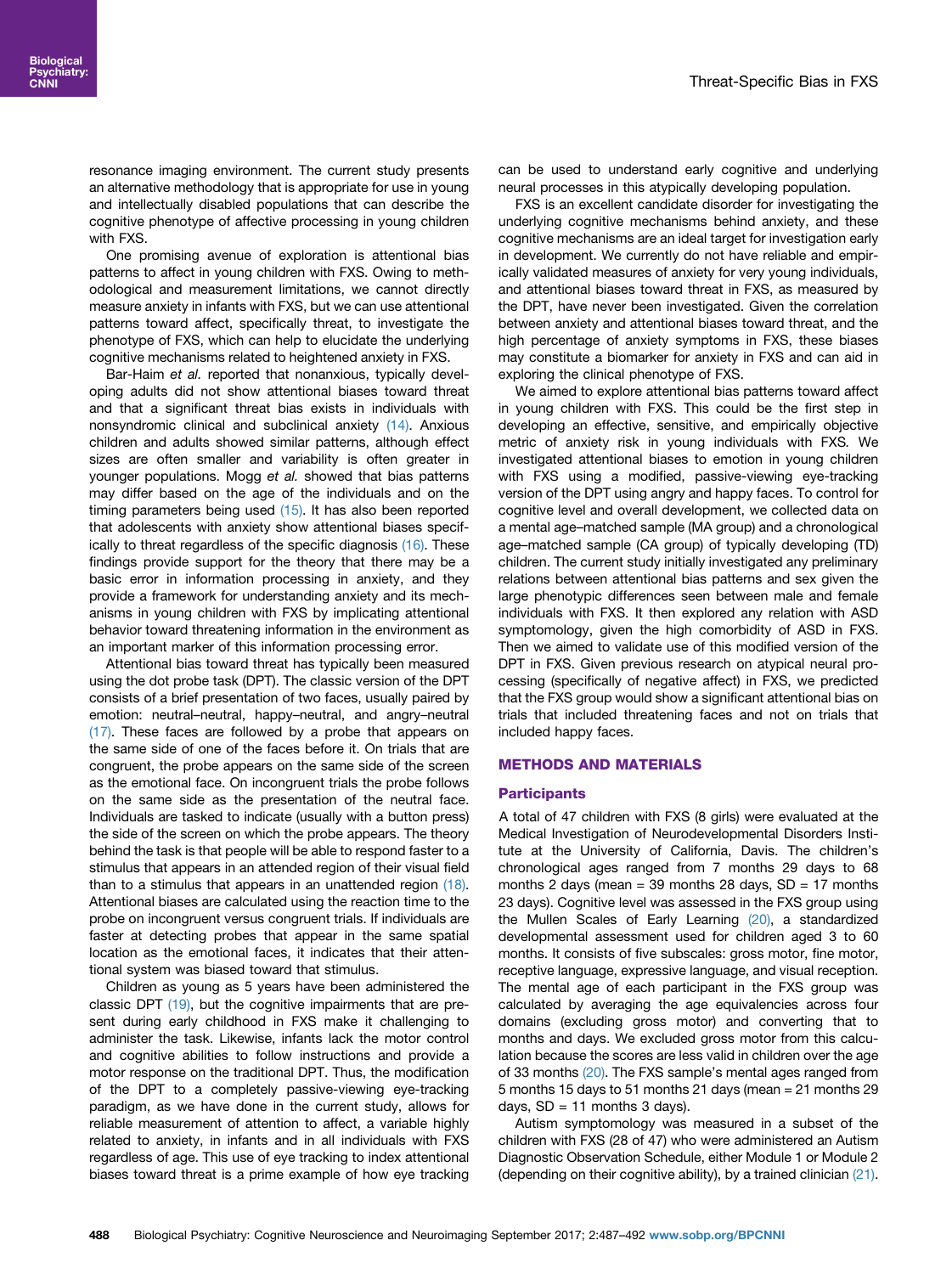<span id="page-2-0"></span>Of the 28 children with FXS who completed an Autism Diagnostic Observation Schedule, 18 met the criterion for ASD (64%).

While all FXS participants had a clinically confirmed diagnosis in their medical record, FXS allele status was confirmed by FMR1 DNA testing for a subset of the participants who consented to a blood draw during their research visit (35 of 47). This subset sample consisted of 20 individuals with the full mutation (5 girls), 8 with methylation mosaicism (1 girl), and 7 male individuals with size mosaicism. No individuals with the premutation of the disorder were included. All statistical analyses reported below were completed with and without the 12 individuals who did not have confirmatory DNA testing, and no differences were seen; therefore, results for the entire FXS sample are reported here.

Two discrete TD comparison samples were recruited through letters to families in surrounding areas around Davis, California, and these individuals were given a certificate and a book for participating. The first sample was matched to the mental age of each individual in the FXS sample, and the two groups' mental ages were not statistically different  $(t_{47} = 0.013,$  $p = .99$ ). The MA group had 47 participants (8 girls) with chronological ages (which in a TD sample should reflect the mental ages of the children) ranging from 5 months 14 days to 51 months 11 days (mean  $= 21$  months 28 days, SD  $= 10$ months 29 days). The second sample of TD children was matched to the chronological age of each individual in the FXS sample, and the two groups' chronological ages were not statistically different from one another ( $t_{92} = 0.10$ ,  $p = .92$ ). The CA group had 47 participants (8 girls) with chronological ages ranging from 8 months 9 days to 67 months 22 days (mean = 40 months 9 days, SD = 18 months 1 day). None of the control participants was tested for developmental disabilities. A breakdown of ages across the three groups can be seen in Table 1. The Institutional Review Board of the University of California, Davis, approved the experimental protocol, and informed consent was obtained from a parent or caregiver of each participant.

## Stimuli

The task was presented in two blocks, each consisting of 40 trials (see [Figure 1](#page-3-0) for task details). The task began with a 1000-ms central fixation cross, followed by a 500-ms face pairing that was then followed immediately by a 1500-ms asterisk probe that appeared in the same spatial location as one of the previous faces (see [Figure 1](#page-3-0)). There were three categories of face pairings: 31 angry paired with neutral, 32 happy paired with neutral, and 17 neutral paired with neutral. Expressions were modeled by 28 different actors from the NimStim stimulus set [\(22\)](#page-5-0). The angry, happy, and neutral closed-mouth images of 14 male and 14 female Caucasian, African American, and Asian faces were used. Images were trimmed so that all hair was removed from the images. Identity, sex and race of the face, emotion, probe side, and trial congruency all were randomized.

# Apparatus

Stimuli were presented on a 17-inch Tobii 1750 LCD binocular eye tracker (1280  $\times$  1024 pixels resolution) (Tobii, Stockholm,

|           |                                         | Table 1. Number of Trials and Performance                                                                                                                                            | to Emotion by Group |                  |           |                                                                                                                                                                                          |           |                                  |
|-----------|-----------------------------------------|--------------------------------------------------------------------------------------------------------------------------------------------------------------------------------------|---------------------|------------------|-----------|------------------------------------------------------------------------------------------------------------------------------------------------------------------------------------------|-----------|----------------------------------|
|           |                                         | Chronological Age                                                                                                                                                                    | Mental Age          | Number of Trials |           | Angry Bias                                                                                                                                                                               |           | Happy Bias                       |
|           | Mean (SD)                               | Range                                                                                                                                                                                | Tean (SD) Range     | Mean (SD) Range  | Mean (SD) | Range                                                                                                                                                                                    | Mean (SD) | Range                            |
| FXS Group |                                         |                                                                                                                                                                                      |                     |                  |           | 39.28 (17.23) 7.29 to 68.02 21.29 (11.03) 5.15 to 51.21 62.21 (14.91) 23 to 78 81.62 (129.23) -201.73 to 428.68                                                                          |           | $9.50(120.59)$ -286.33 to 237.28 |
|           | MATD Group 21.28 (10.29) 5.14 to 51.11  |                                                                                                                                                                                      |                     |                  |           | 70.68 (7.90) 45 to 80 43.17 (118.09) $-213.82$ to $260.72$ 46.52 (89.48)                                                                                                                 |           | $-155.92$ to $267.48$            |
|           | CA TD Group 39.27 (17.28) 8.09 to 67.22 |                                                                                                                                                                                      |                     |                  |           | 71.38 (7.47) 40 to 80 40.53 (122.23) $-210.81$ to 306.68 48.92 (102.18) -131.04 to 285.66                                                                                                |           |                                  |
|           |                                         | CA, chronological age; FXS, fragile X syndrome; MA, mental age; TD, typically developing.<br>congruent trials. Chronological age values act as mental age values for both TD groups. |                     |                  |           | Age is presented in months.days. Number of trials is out of a total of 80 trials. Bias scores represent average latency (in milliseconds) to incongruent trials minus average latency to |           |                                  |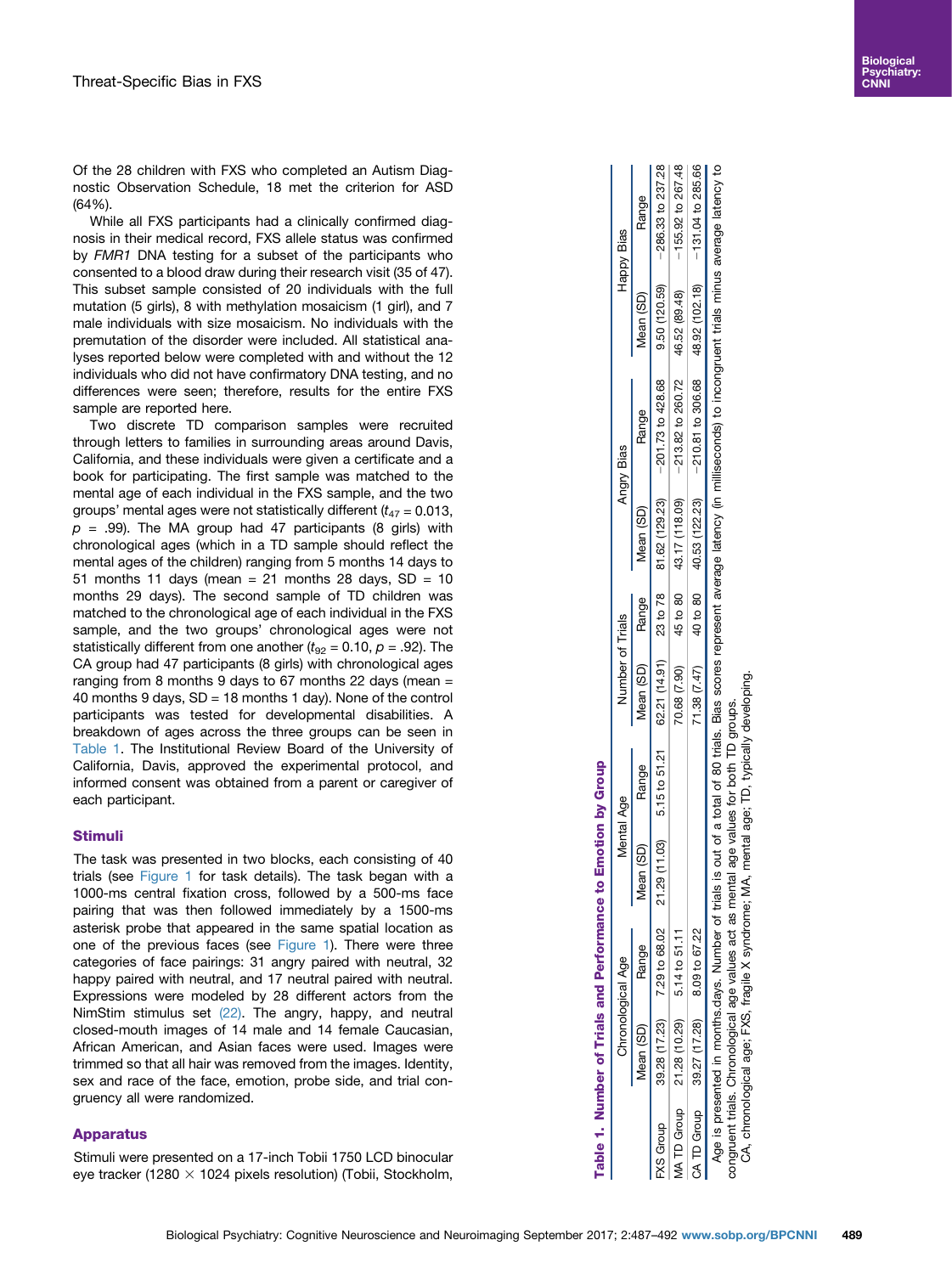<span id="page-3-0"></span>

Figure 1. Trial sequence of the dot probe task.

Sweden) to record fixations during the task. Each child was seated on average 60 cm away from the eye tracker on a parent's lap. Eye-tracking data were collected at a sample rate of 50 Hz. The average accuracy of the recorded eye coordinates was about 0.5 $^{\circ}$ , which is approximately 0.5 cm at a viewing distance of 60 cm. The average accuracy in timing is 25 to 35 ms. Drifts were compensated with an average error of 0.5°. When one eye could not be measured, data from the other eye were used to determine the gaze coordinates. The recovery time to full tracking ability after an offset was about 100 ms. Fixations were defined using the Tobii fixation filter, such that maximum angle between fixations was  $0.5^\circ$  and fixations needed to be longer than 60 ms. To control the presentation timing of the task, video stimuli of all trials were created using iMovie and were displayed using Tobii Studio. A standard five-point Tobii calibration was administered for all participants. Recalibration occurred if any single point was missed. Our goal was to only begin the task once all five points had a successful calibration; however, the minimum requirement to proceed with the task was a successful calibration of the center point for each eye.

## Data Analysis

A trial was included if the participant fixated the area of interest around the probe during the 1500-ms probe presentation time. The area of interest was defined as a circle around the probe with a 0.5-inch diameter. A bias score was calculated for each participant by subtracting the average latency to fixate the asterisk probe on congruent trials from incongruent trials. A positive value represented a vigilance for or a bias toward the emotional face, a score around zero indicated no bias, and a negative score indicated an avoidance of the emotional face.

First, given the genetic and phenotypic differences between sexes in FXS, exploratory analyses investigated any possible sex effects across the three groups on bias scores, and given the high comorbidity of ASD in FXS, we also probed any impact that autism symptom severity had on the key variables in the study. We then investigated the feasibility of administering the task in the FXS population by statistically comparing the overall latency and number of trials for each group. We then compared the magnitude of attentional biases on both angry and happy trials within group using a repeatedmeasures analysis of variance to investigate whether the attentional bias patterns in the FXS group differed from those in the two TD groups and to compare each group's bias scores with chance levels in both emotional conditions to investigate the magnitude of affective bias scores within group.

# RESULTS

One-way analyses of variance for each emotion by sex revealed that happy bias and angry bias values did not significantly differ by sex in any of the three groups (all  $Fs < 1$ ,  $ps > .05$ ). Autism severity, as measured by the Autism Diagnostic Observation Schedule in a subset of children with FXS, did not correlate with number of trials completed  $(r = .26, )$  $p = .18$ ), overall latency ( $r = .07$ ,  $p = .72$ ), or either happy bias scores ( $r = -.31$ ,  $p = .11$ ) or angry bias scores ( $r = -.01$ ,  $p = .96$ ).

To measure feasibility of administration of the task, we compared numbers of trials on which children provided latencies to the probe across groups. Children with FXS provided latencies to the probe on an average of 62.21 trials out of 80, or 78% of the task. Children in the MA and CA groups provided latencies to the probe on an average of 70.68 trials (88%) and 71.38 trials (89%), respectively. These values were significantly different from one another,  $F_{2,138} = 10.73$ ,  $p < .001$ , with FXS being significantly lower than both the MA group ( $t_{92}$  = 3.48,  $p < .001$ ) and the CA group ( $t_{92}$  = 3.73,  $p$  < .001) and the two TD groups not being significantly different from one another ( $t_{92}$  = 0.433,  $p$  = .66). The details related to these measures are presented in [Table 1](#page-2-0).

The latency values of individuals with FXS were on average slower than those of individuals in the CA group,  $t_{92} = 3.03$ ,  $p < .01$ ,  $d = 0.63$ , but were not significantly different from the MA group's overall latencies,  $t_{92} = 0.75$ ,  $p = .46$ ,  $d = 0.15$ . Overall latency, regardless of trial type, was not significantly correlated with chronological age,  $r_{45} = -.08$ ,  $p = .60$ , or mental age,  $r_{45} = -.02$ ,  $p = .87$ , in the FXS group, but it was negatively correlated in both the MA group,  $r_{45} = -.49$ ,  $p < .00$ , and the CA group,  $r_{45} = -.56$ ,  $p < .00$ , indicating that only the TD children were showing reduced latency with age. Overall latency was also not correlated with mental age in the FXS group ( $r = -.02$ ,  $p = .89$ ).

Once measures of task efficacy were evaluated, the primary hypothesis of the study—to investigate the magnitude and emotional specificity of attentional biases toward affect across these three groups—was examined. Average bias scores (presented in [Table 1](#page-2-0)) were entered into a repeated-measures analysis of variance with one within-subjects factor, emotion (angry or happy), and one between-subjects factor, group (FXS, CA, or MA). The analysis showed no significant main effect of emotion,  $F_{1,138} = 1.96$ ,  $p = .16$ ,  $\eta_p^2 = .014$ , or group,  $F_{1,138} = .002, p = .98, \eta_p^2 < .00$ , but did show a significant group by emotion interaction,  $F_{2,138} = 3.29$ ,  $p = .04$ ,  $\eta_p^2 = .04$ . To explore this interaction, simple effects were investigated by performing a separate paired-samples  $t$  test on the bias score between emotions within each group. These tests revealed a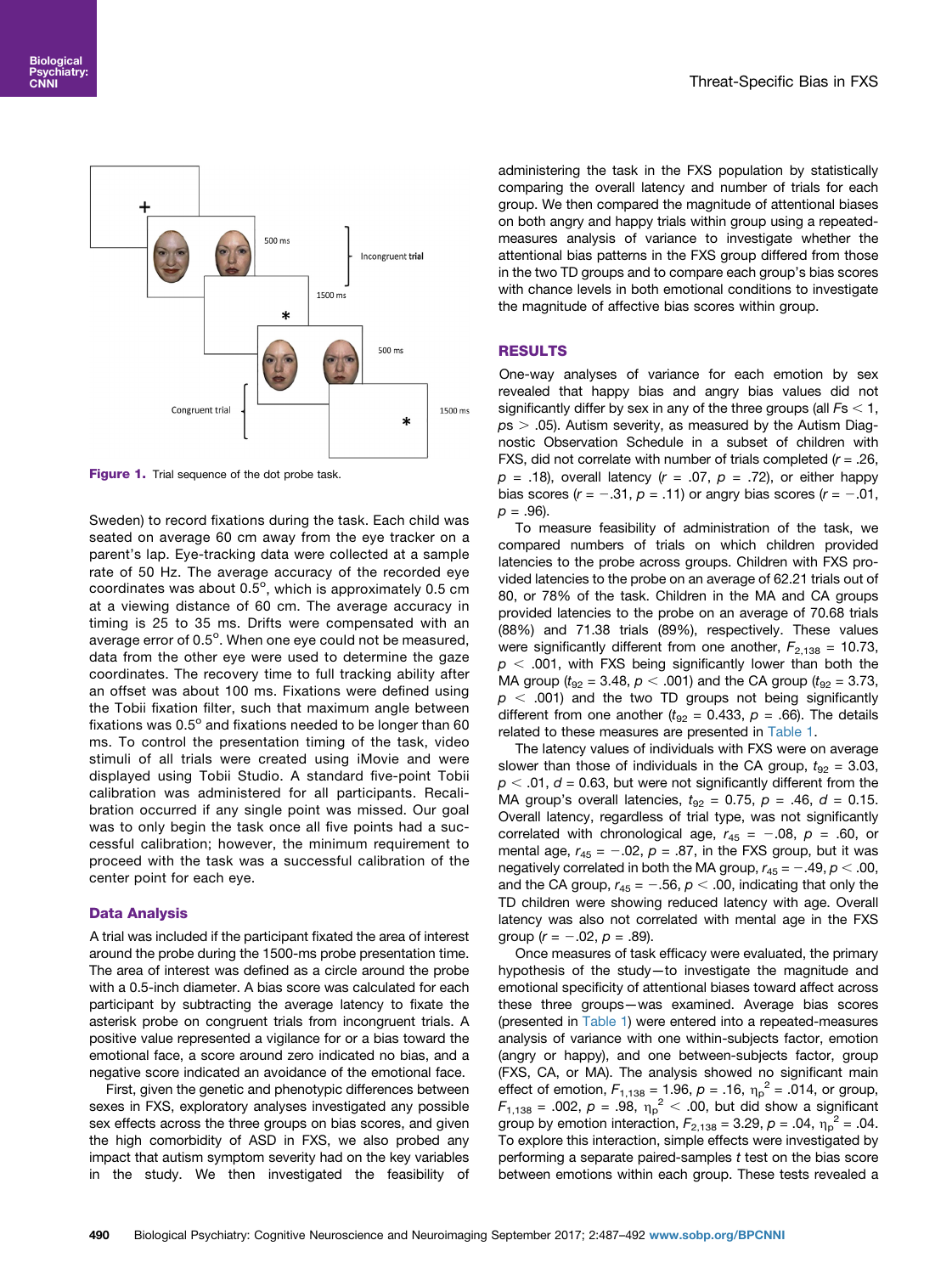significantly greater bias on angry trials than on happy trials in the FXS group,  $t_{46} = 2.57$ ,  $p = .01$ ,  $d = 0.54$ , but not in the CA group,  $t_{46} = 0.33$ ,  $p = .74$ ,  $d = 0.07$ , or the MA group,  $t_{46} = 0.16$ ,  $p = .88$ ,  $d = 0.03$ , indicating that children with FXS, but not children in the CA or MA group, were significantly more biased toward emotion on angry trials than on happy trials. Simple effects were also investigated by performing a separate pairedsamples  $t$  test on the bias scores for each emotion between groups. While the angry bias scores in the FXS group were twice those in the TD groups, they were not significantly greater than those in either the MA group ( $t_{92} = 1.51$ ,  $p = .14$ ,  $d = 0.31$ ) or the CA group ( $t_{46} = 1.58$ ,  $p = .12$ ,  $d = 0.33$ ). Similarly, while the FXS group's bias scores to happy were closer to zero, they were not significantly less than those of either the MA group ( $t_{46}$  = 1.69,  $p = .09$ ,  $d = 0.35$ ) or the CA group ( $t_{46}$  = 1.71,  $p = .09$ ,  $d = 0.35$ ).

For angry bias scores, one-sample  $t$  tests indicated that scores were significantly greater than a chance bias score of zero (with zero indicating no difference in latency between the congruent and incongruent trials) for children in the FXS group (mean = 81.62, SD = 129.23;  $t_{46} = 4.33$ ,  $p < .001$ ,  $d = 0.54$ ), the CA group (mean = 40.53, SD = 122.23;  $t_{46}$  = 2.27,  $p = .02$ ,  $d = 0.33$ ), and the MA group (mean = 43.17, SD = 118.09;  $t_{46}$  = 2.51,  $p = .02$ ,  $d = 0.36$ ). For happy bias scores, onesample t tests indicated that scores were significantly greater than a chance level of zero for children in the CA group (mean = 48.92, SD = 102.18;  $t_{46}$  = 3.28,  $p$  = .002,  $d$  = 0.44) and the MA group (mean = 46.52, SD = 89.48;  $t_{46}$  = 3.56,  $p = .001$ ,  $d = 0.47$ ), but not for children in the FXS group (mean = 9.50, SD = 129.23;  $t_{46}$  = 0.540,  $p = .59$ ,  $d = 0.07$ ). Bias scores for each group can be seen in Figure 2.

# **DISCUSSION**

The current study investigated attentional biases toward affect in young children with FXS. We employed eye-tracking methodology to modify the DPT for use in both clinical and pediatric populations to better understand and explore the cognitive phenotype and attentional behavior of young children with FXS.

Children in the FXS group completed fewer trials than children in either TD group. This indicates a lessening in attentional behavior that is most likely related to syndrome-specific attentional deficits [\(1\)](#page-5-0). However, children in the FXS sample still completed a significant portion of the task trials (78%), indicating that although their attentional impairments do affect their performance, these children can reliably complete this modified version of the DPT.

The FXS group showed a slower visual reaction time than the CA group. This could be related to cognitive and attentional deficits seen in the FXS group. The overall latency of the FXS group was not significantly different from that of the MA group, providing support for the idea that cognition ability, rather than physical maturation, is related to changes in latency. The findings related to latency provide support for analyzing the task in the traditional way (i.e., using a difference score between the incongruent and congruent trials). These difference scores allow examination of the task without being influenced by a group-level difference in overall latency. Thus, another strength of the task is that it allows for standardization



Figure 2. Average bias scores by group. Error bars represent standard error. CA, chronological age–matched group; FXS, fragile X syndrome group; MA, mental age–matched group.

of the clinical group's data to allow comparable analysis on the same measure with the TD groups.

In the FXS group, we see a significantly larger bias toward angry stimuli paired with neutral stimuli than toward happy stimuli paired with neutral stimuli. This result is supported by the previous literature demonstrating atypical processing, at the behavioral and neural levels, of affect by individuals with FXS [\(11\).](#page-5-0) By contrast, no differences were seen in bias scores between angry and happy conditions in either of the TD groups.

Angry biases were greater than chance level in all three groups, suggesting that having some attentional bias toward threatening information is normative in young children. The average angry bias score in the FXS group was double that in the TD groups, although the difference was not significant. Happy bias scores in both TD groups were also significantly greater than chance, although the FXS group's average bias score on happy trials was not. While the FXS group's happy bias scores were closer to zero, they were not significantly less than either of the TD groups' scores. These findings indicate that individuals with FXS are not showing the typical bias toward positive affect but instead are showing a threatspecific bias pattern. The fact that the between-group comparisons did not reach significance is most likely due to the high amount of variability in the scores, but this highlights the importance of within-group differences between affective conditions. It is not simply the magnitude of the affective biases in FXS that differentiates this group from the typical comparison groups; it is also the threat specificity that is shown in their bias score patterns. These findings fit with those of Crawford et al., who showed that, on an eye-tracking task, individuals with FXS preferentially allocated attention to negative emotion (disgust) more than they did to a positive emotion [\(23\)](#page-5-0).

These findings could inform future treatment efforts. Bar-Haim reviewed attention bias modification, in which individuals with attentional biases toward threat are system-atically attentionally trained toward positive stimuli [\(24\)](#page-5-0). Waters et al. showed that attention bias modification can positively affect anxiety levels of pediatric populations with non-syndromic anxiety [\(25\).](#page-5-0) Given that attention bias modification